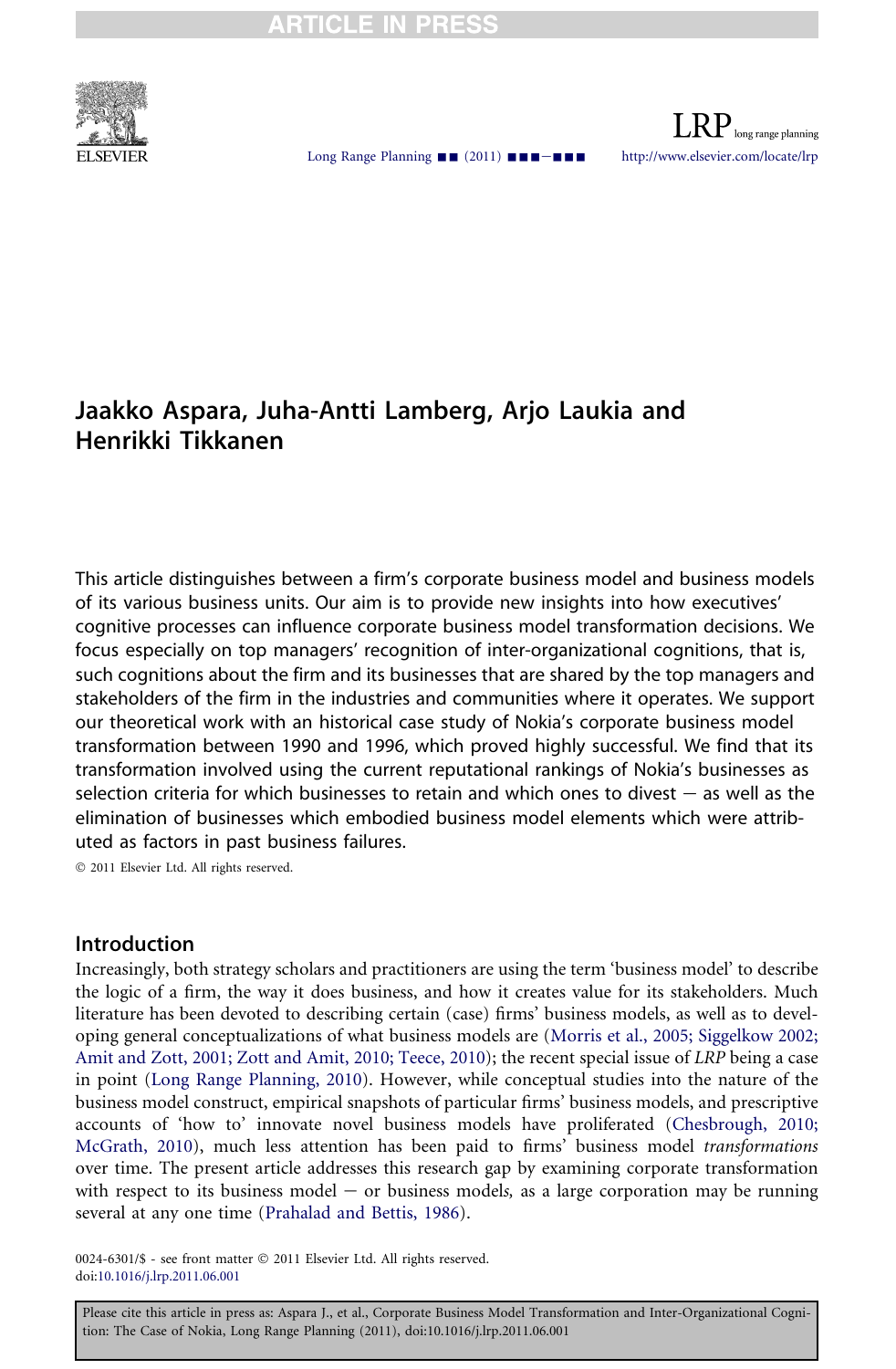## **ARTICLE IN PRESS**

Our first purpose is to outline both the distinction and the links between what we call the 'corporate business model' on one hand and the business models of the corporation's businesses (or business units) on the other. While earlier research has noted that firms may run multiple business models simultaneously ([van der Meer, 2007; Chesbrough, 2006; Linder and Cantrell, 2001; Smith et al., 2010\)](#page--1-0), the linking of corporate level concerns to individual business units and their business models has so far been sparse. Especially, extant literature lacks understanding of how corporate business models evolve and transform in multi-business unit organizations  $-$  an arena where we wish to contribute. Second, along with our focus on an individual corporation's transformation, we focus on a specific area that is particularly under-researched: the cognitive processes that influence corporate business model transformations. There is, of course, a wide extant literature dealing with the varied roles that managerial cognition can play in corporate strategizing in general (e.g. [Walsh, 1995; Porac and Thomas, 2002;](#page--1-0) [Schwenk, 2002](#page--1-0)), and some research has also pointed to the role of managerial cognition in firms' business model evolution in particular ([Tripsas and Gavetti, 2000; Tikkanen et al., 2005; Chesbrough,](#page--1-0) [2010\)](#page--1-0). Yet the cognitive drivers of the strategic transformation of corporate level business models have not so far received much attention. This is especially true when it comes to inter-organizational cognitions, which we see as those understandings about the role of the corporation and its businesses that are shared by the corporation's managers and by its stakeholders in the communities where it operates. Our case company analysis shows that they can have considerable influence on the transformation of a corporation's business model.

From an evolutionary perspective, the competitive success of an individual firm depends ultimately on its ability to transform the elements of its business model in rhythm with, and towards a 'fit' with (i.e., success in) its external business environment [\(Siggelkow, 2002; Tripsas and Gavetti,](#page--1-0)  $2000$ ). As to our empirical research, hence, we study a most instructive case  $-$  from which much can be learnt about corporate business model transformation in a dynamic environment, and how it is driven by cognitions. That is the case of a multi-unit corporation whose corporate business model transformation has led to considerable global success: Nokia Corporation, the Finnish mobile communications giant. Nokia's story is an illuminating example of how a traditional diversified conglomerate managed to transform its corporate business model rapidly (during  $1990-1996$ ) into one with fewer businesses, exclusively related to mobile communications, and consequently (1996-2007) achieved unprecedented, decade-long global success in the telecommunications industry. Even though Nokia has recently (2008-2011) experienced problems in its industry (which are beyond the scope of the present study), we believe that an historical study of Nokia Corporation's original 1990s transformation is highly instrumental for developing theoretical ideas about business models, strategic transformation/change and managerial cognition, as well as in providing practical lessons for managers facing similar situations.

### Conceptual framework

#### Corporate business model

It is not the purpose of this article to engage widely in the conceptual debate as to what the components of a business model are, or should be [\(Morris et al., 2005; Tikkanen et al., 2005](#page--1-0)): rather, we are concerned with distinguishing business models at the corporate and business unit levels, and, in particular, with corporate business model transformation.

Our basic assumption is that any firm can possess multiple businesses (commonly called strategic business units), which can all have their own business models. Such a structure is reflected already in classical strategy literature [\(Ansoff, 1965; Chandler, 1977; Porter, 1980](#page--1-0)), which distinguishes between the firm's corporate (-level) strategy and individual business strategies at the level of its strategic business units. However, the differences between the notions of 'corporate business model' and 'corporate strategy' are clear. To start with, corporate strategy is most commonly concerned with which markets the corporation serves, and thus what businesses it is currently in, or intends to be in the future (i.e., its market and business portfolio choices), and whether or not these businesses are related (i.e., related or unrelated diversification) [\(Rumelt, 1974; Ansoff, 1957\)](#page--1-0). In

2 Corporate Business Model Transformation and Inter-Organizational Cognition

Please cite this article in press as: Aspara J., et al., Corporate Business Model Transformation and Inter-Organizational Cognition: The Case of Nokia, Long Range Planning (2011), doi:10.1016/j.lrp.2011.06.001